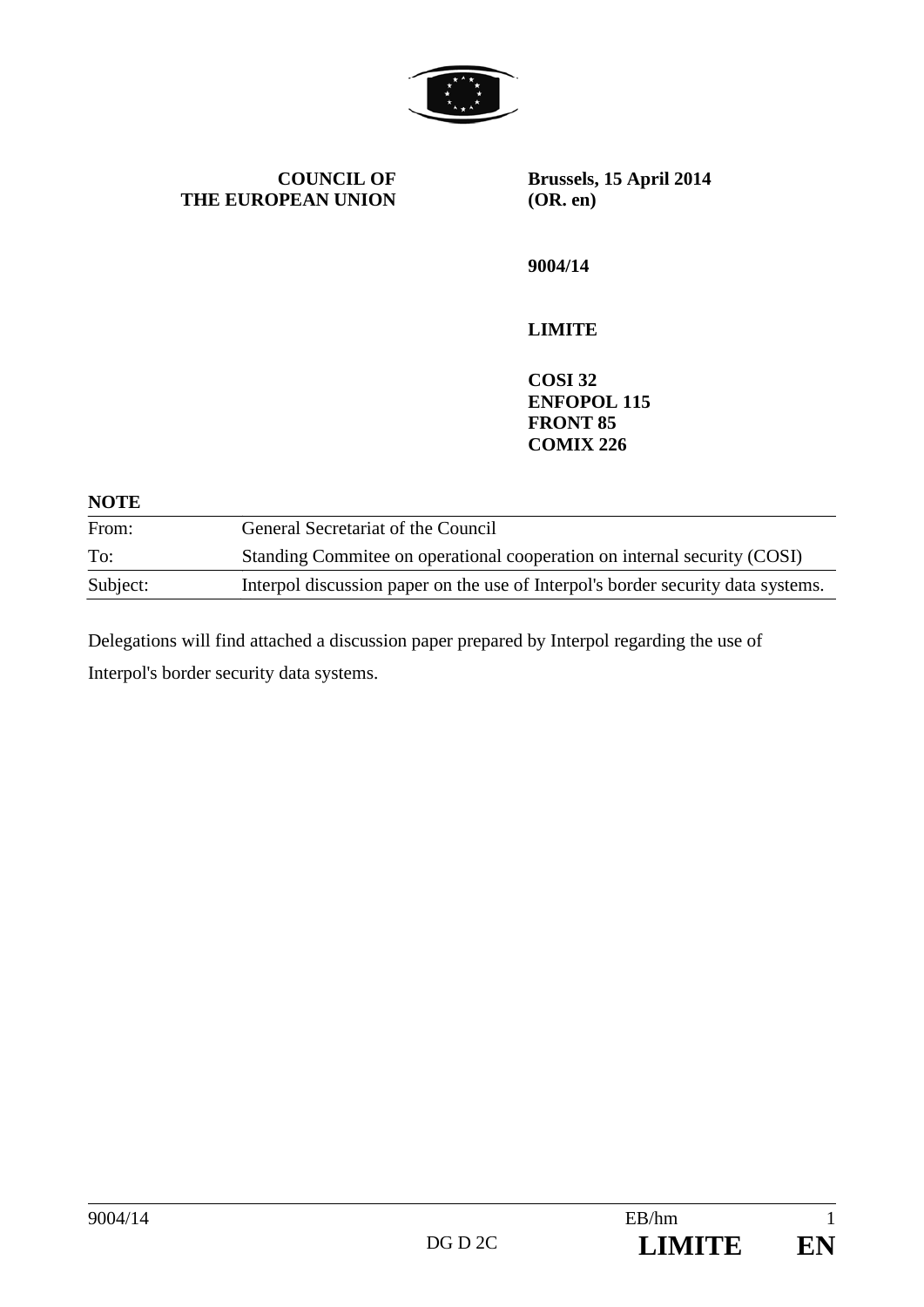#### **BORDER CAPABILITIES IN THE EU**

### **1. INTRODUCTION**

In our increasingly globalized world, it is easier than ever for people and goods to cross international borders. This issue was brought to light recently after the case of the missing Malaysian Airlines flight MH370. Two Iranian nationals managed to board the plane using stolen passports. Even though these passports were registered in the INTERPOL Stolen Lost Travel Documents (SLTD) database, at no point in the travel documents of the passengers on the flight were checked against INTERPOL's databases. In the first week of the plane's disappearance, much attention and investigative resources were focused on ascertaining the identities of these two individuals, when the problem could have simply been avoided had the checks been carried out beforehand.

This gives rise to the question of how widely INTERPOL's databases are used worldwide, especially at the borders. Effective border security is an essential aspect of combating transnational crime, and there are existing tools and services to aid this fight. However, the efficacy of border security is largely compromised by the underutilization of the tools already at the disposal of member countries. In 2013, less than 20 of INTERPOL's member countries systematically checked passports of international travelers against INTERPOL databases. Given that terrorists, murderers and war criminals have previously been identified by INTERPOL as having travelled internationally using stolen passports, the lack of usage of INTERPOL databases presents a large loophole for many more criminals to exploit.

#### **2. INTERPOL DATABASES AND SLTD**

Currently, INTERPOL has a total of 11 databases that can be utilized at the borders, one of which is the **Stolen and Lost Travel Documents database (SLTD)**. This database records data on lost, stolen and revoked travel documents, such as passports, identity cards, UN Laissez-passer or visa stamps, including stolen blank travel documents. The purpose of SLTD is to give the ability to law enforcement, including immigration at land/sea/air border posts, to detect and prevent the fraudulent use of invalid travel documents by criminals.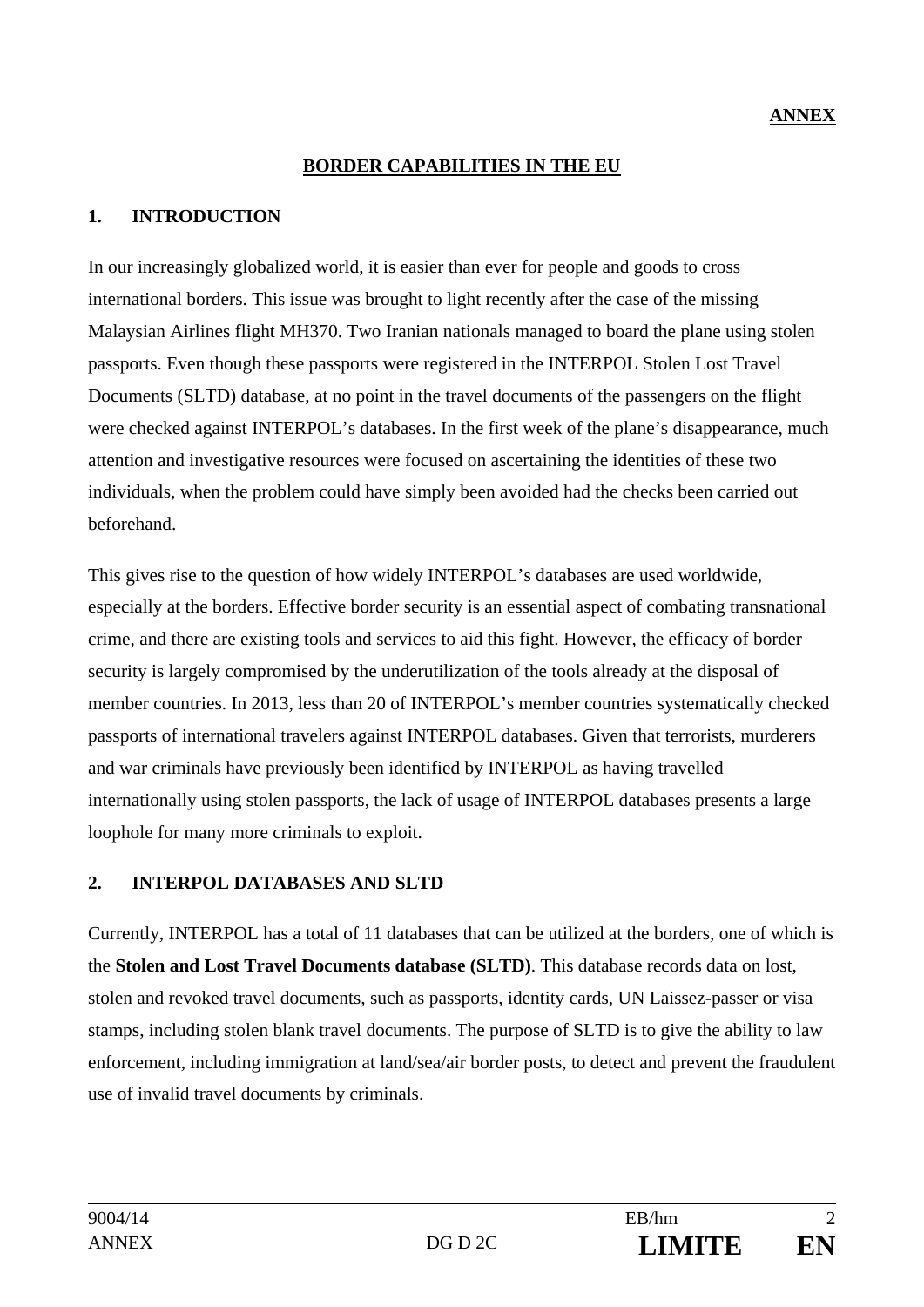To help countries connect easily, INTERPOL has developed two integrated solutions using either fixed or mobile integrated network databases, known as FIND and MIND. Both can integrate into the existing computer-assisted verification system in a country. In addition, MIND can be used in a country without an existing system.

## **3. INTERPOL INTEGRATED BORDER MANAGEMENT TASK FORCE**

The INTERPOL Integrated Border Management Task Force (IBMTF) comprises representatives of the relevant INTERPOL departments. The Task Force serves as a central point of contact and coordination for international border security and management efforts. Its activities fall into four main areas: information sharing, operations, capacity building and partnerships. Local officials are equipped with the skills necessary to streamline their border security practices and incorporate INTERPOL's tools and databases into their daily routines.

This training is then put into practice through operations conducted with the support of INTERPOL. These operations have proven time and again to be an effective method of disrupting cross-border crime, as well as providing officials with the experience to conduct their own similar operations.

IBMTF is therefore in a great position to facilitate larger use of SLTD and other INTERPOL databases at the border points of our member countries. It can deliver a comprehensive package bringing together various departments in the house to provide support from the initial phase of training all the way through the operations and follow-up.

## **4. EU'S INVOLVEMENT**

A passport issued by an EU Member State, especially one that belongs to a country in the Schengen zone, is recognized as highly valuable for illegal immigrants and criminals who, upon possession of such an item, can travel freely within countries in this zone. Europe is also a welcome destination for many seeking asylum from their own home countries, as we saw with flight MH370. While not all EU countries are in the Schengen zone, the proximity and ease with which it takes to travel from one EU country to another implies that the border security of EU countries is only as good as its weakest link.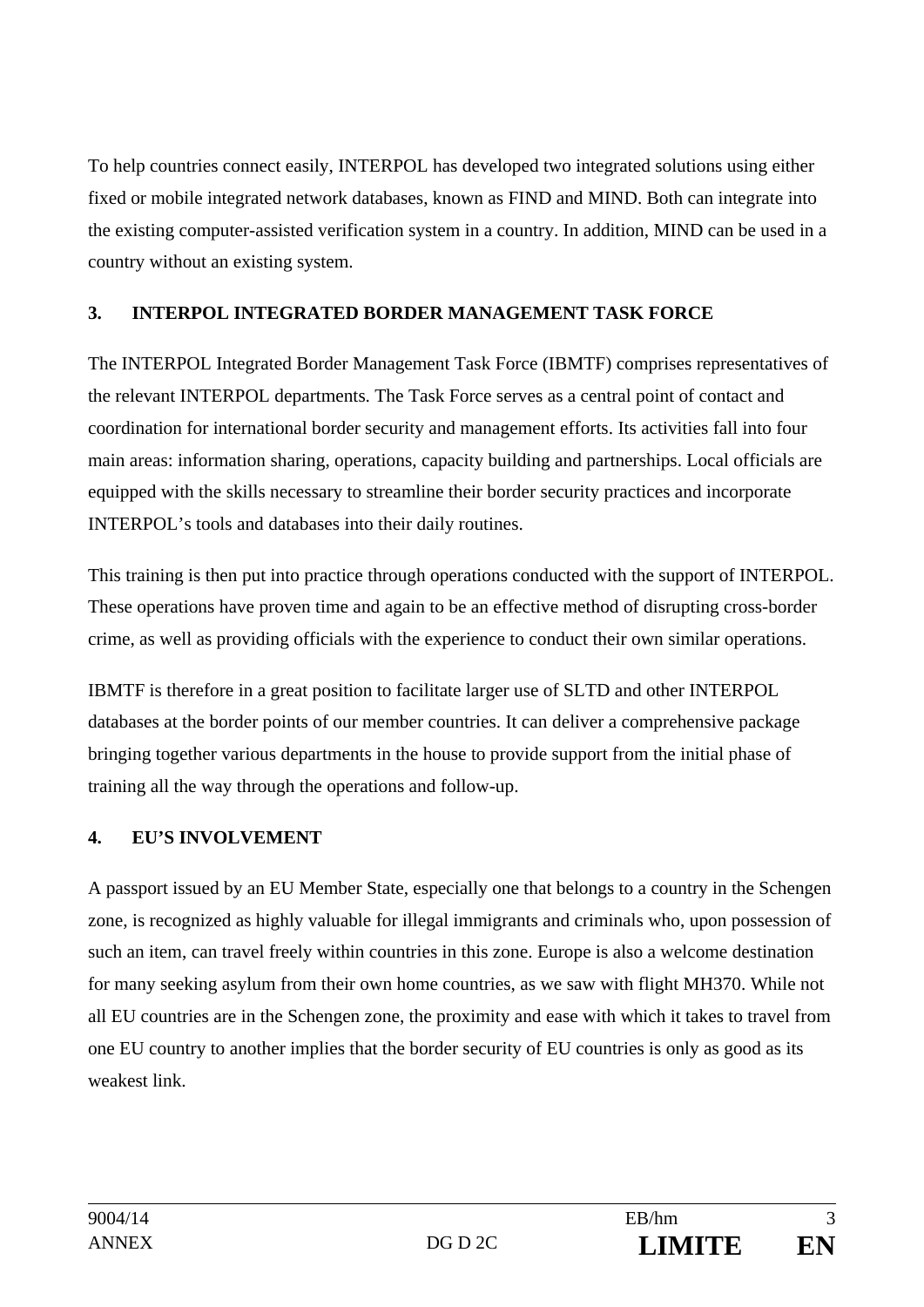Recognizing the additional security features of EU issued travel documents, they are often welcomed without the necessity for enhanced pre-screening or visa requirements by many countries around the globe. This additional value enhances interest for their use by the criminal and terrorist communities.

The EU has been consistent in its usage of the SLTD, at about 200 million searches every year from 2010 to 2013. It also makes up more than 80% of the European records registered in the SLTD database. While this looks promising, it can also be misleading – searches from the UK, Croatia and France make up more than 90% of these 200 million searches, implying that only 3 out of the 28 EU countries run searches on a regular basis.

The EU fares better in terms of number of records in the system  $-25$  million records in the database are registered by EU countries (out of 30 million records in Europe and 40 million records in the world). Seven EU countries, namely Germany, Netherlands, UK, Romania, Czech Republic, Bulgaria and Belgium, are amongst the top ten countries in terms of number of records registered.

While it is heartening to know that EU countries are recording instances of stolen documents into the database, these efforts are limited in their efficacy if we do not utilize the same database to run searches against these records.

Finally, the above data profile clearly demonstrates a significant vulnerability to the EU and its border protection. With in excess of **25 million EU travel documents reported as stolen or lost**, each presents an opportunity to be exploited for crime as we saw with flight MH370. INTERPOL believes it is not only an imperative that the EU considers maximizing the use of this data routinely across all Member States, but also strives to encourage its wider use across the globe in the regions that welcome EU travellers without realizing the potential perils from these stolen or lost travel documents.